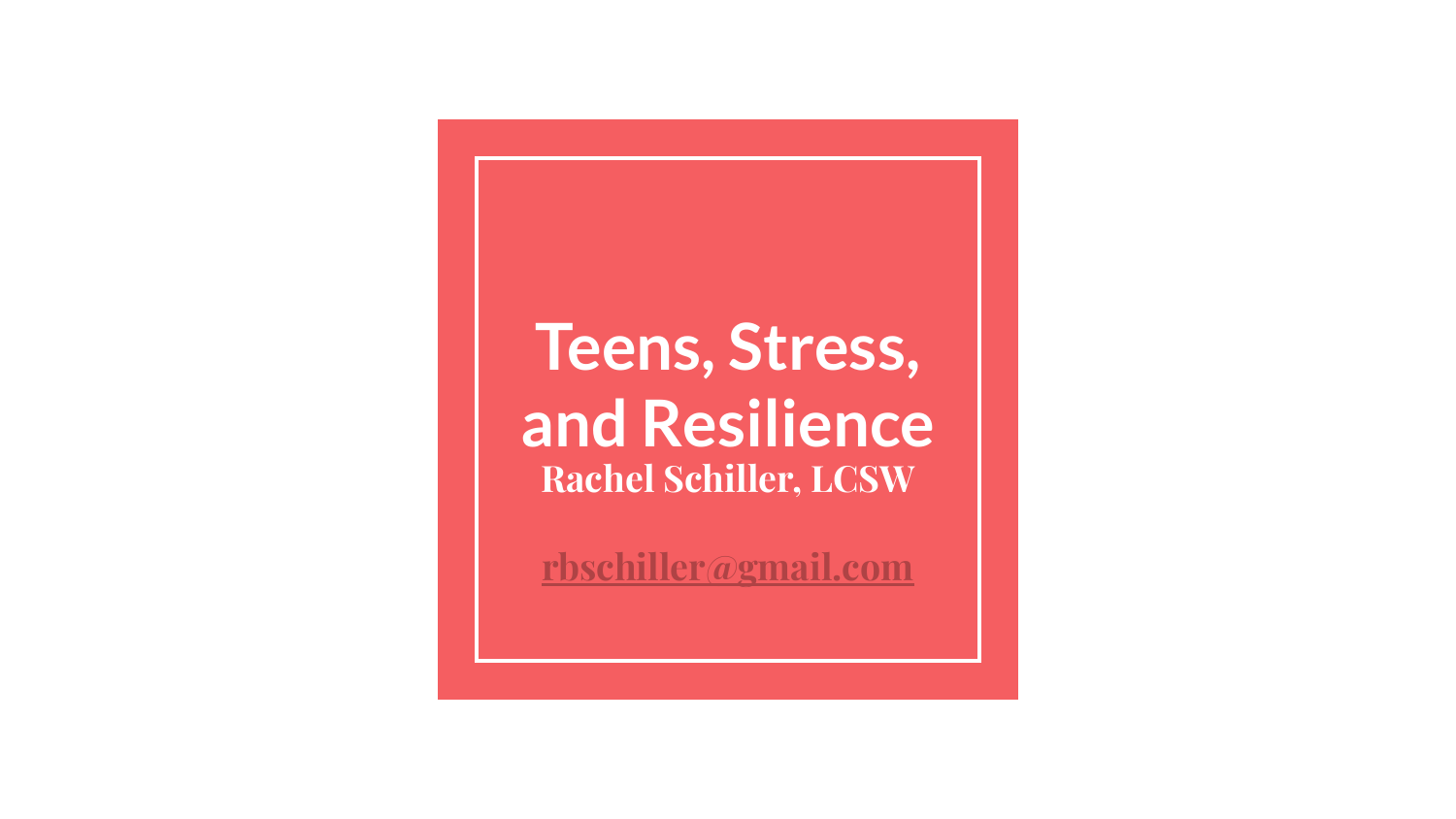### **The brain**

The brain is the most undifferentiated organ at birth--builds itself and changes in response to experience

Adolescence (which doesn't end officially until 24 y.o) is a developmental phase in which the brain is particularly moldable

Experience dependant development means that neural networks can get shaped in one direction by stress and trauma and in another direction by experiences of safety, connection, and support

The good news is that although we can't control much of the stress and difficulty from the outside world, we do have the opportunity to make our relationships with our children places of support and connection which will buffer the impact of negative experiences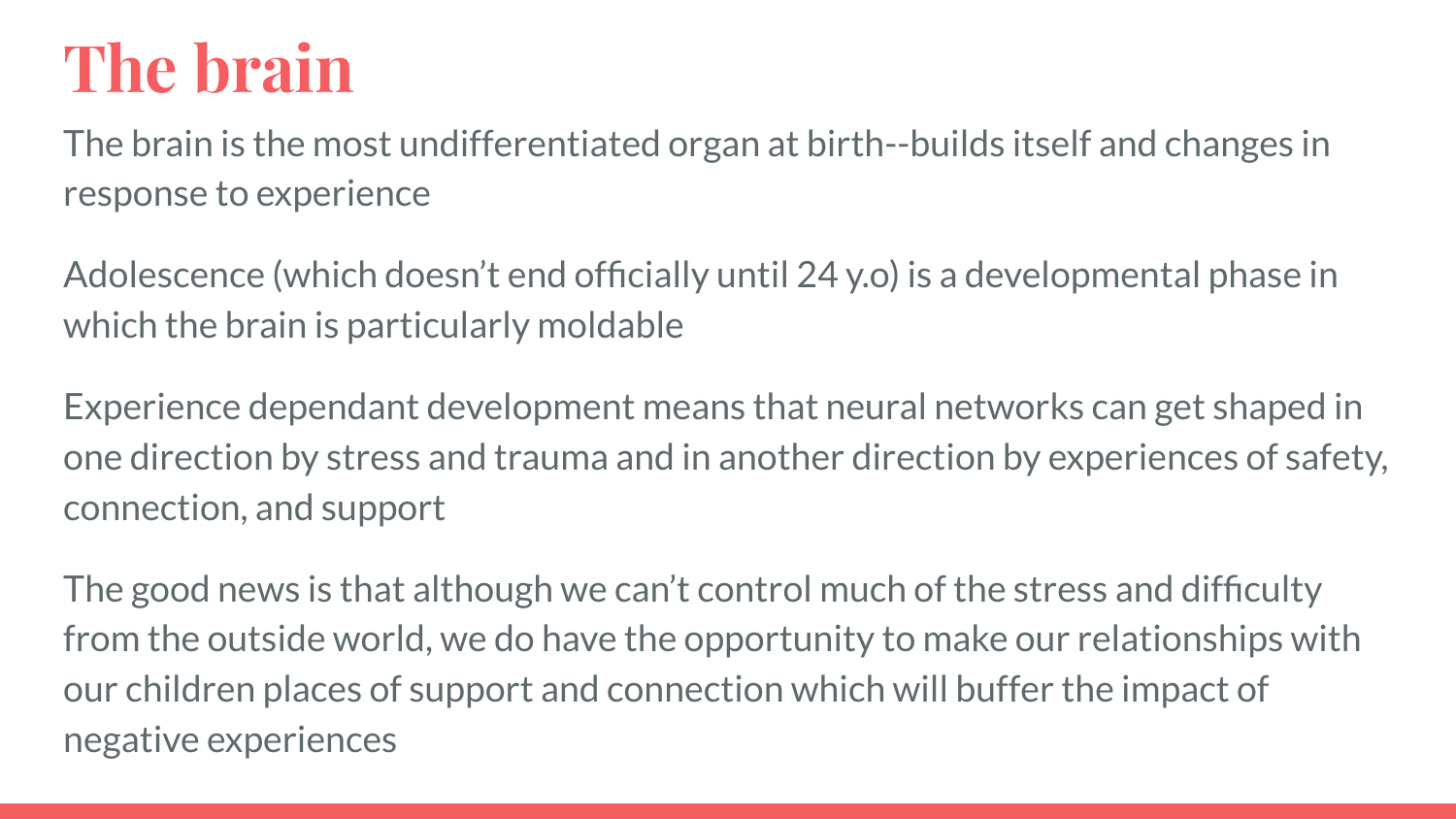# **"Flipping Our Lids" (Stress and the brain)**



Hand model courtesy of Dan Siegel

**CORTEX** (fingers) executive functioning, planning for future, consequences, language, self reflection

**LIMBIC SYSTEM**-**Hippocampus and Amygdala** (thumb) emotions and reactivity MORE ACTIVE IN ADOLESCENCE

**BRAIN STEM**(palm) regulates basic processes **Brain stem** including fight/flight/freeze Spinal chord

> **SPINAL CORD**(arm) neural tissue that sends messages between brain and body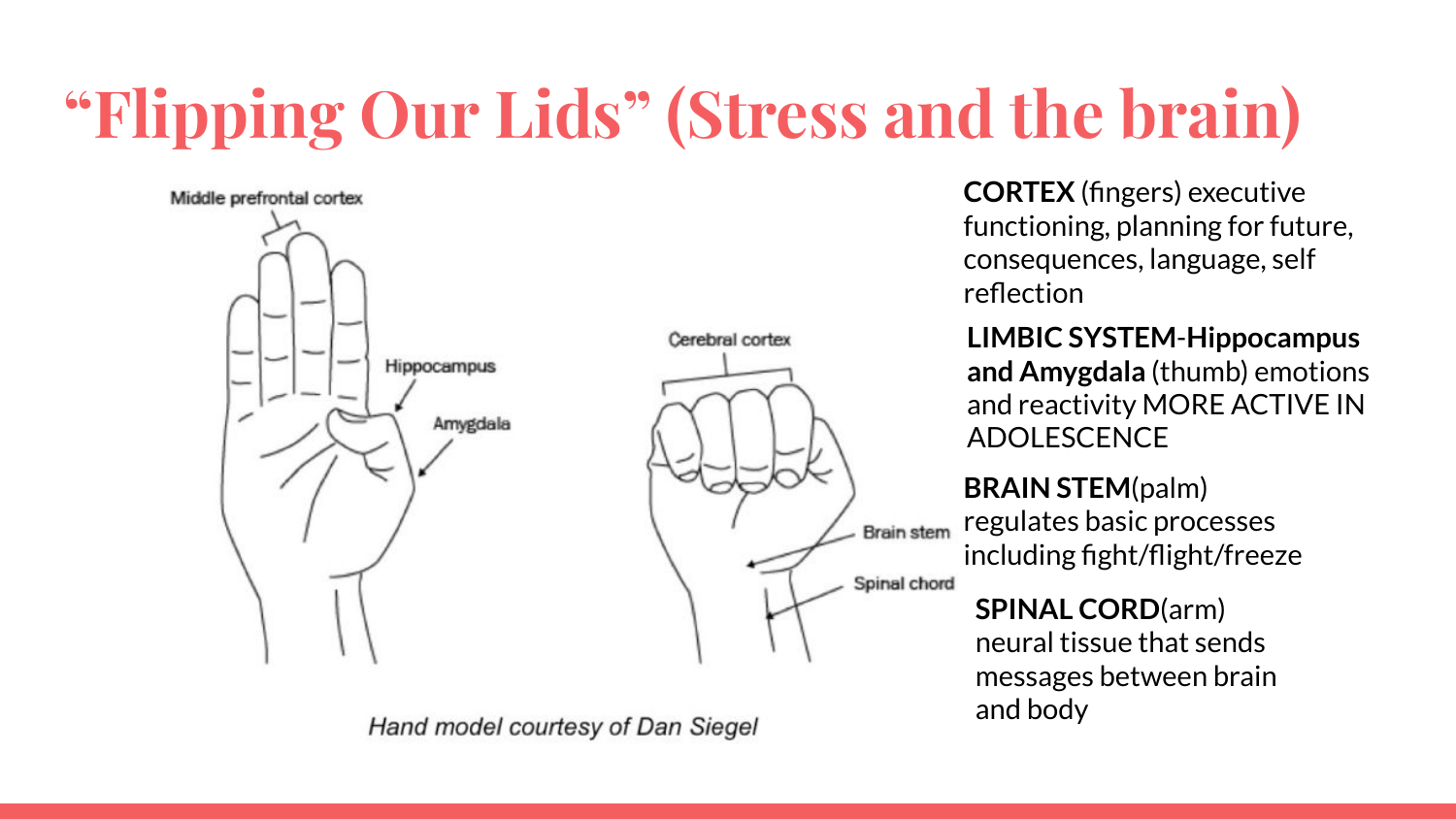#### **Mapping your teen's stress**

-uncertainty about the future -health fears -economic impact -social isolation -remote learning -missed experiences

Pandemic

-sexuality -gender identity -religious/spiritual -peer group -interests/talents -drive toward separation & individuation

Academics -demands of HS -college -learning/attention **issues** 

Identity ion

 $\propto 2^{\pi/11}$ -financial, housing, concrete needs -conflictual relationships -loss, illness

**World** 

Election

-politics

-Climate crisis

Racism & sion -structural oppression -interpersonal experiences (peers, authority figures)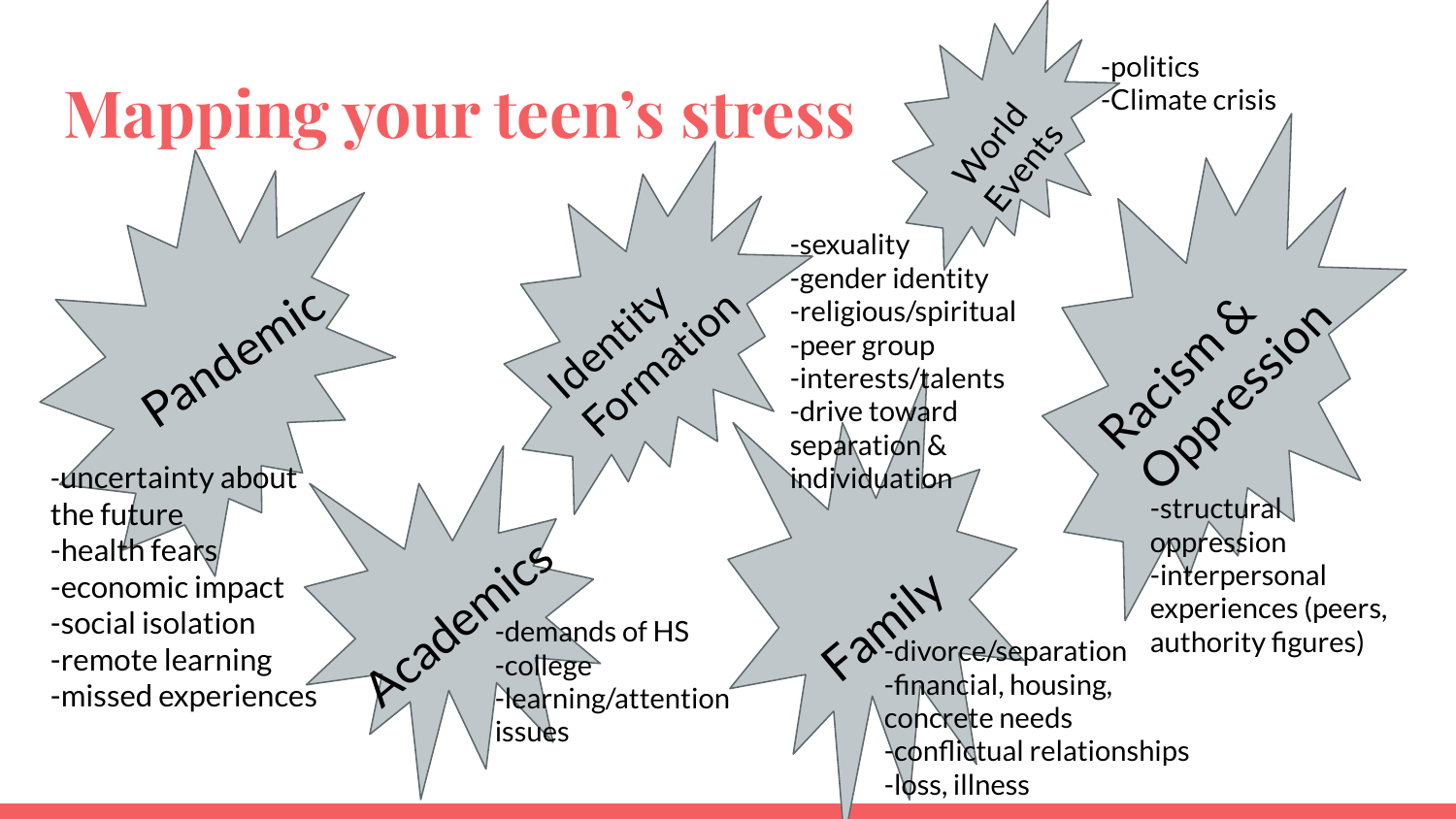## **Building Resilience**

The way we respond to our children can protect them from many of the negative effects of stress in their lives. It's never too late!

When humans feel closely connected to others, it regulates the nervous system (soothes limbic system and brings the cortex back online)

Our interactions with our children can teach them that in times of stress they can reach out for contact and support and be soothed. This builds secure attachment, which has been linked to every positive index for mental health including **confidence, optimism,curiosity, sense of belonging, assertiveness, high self esteem**

Key factors are accessibility, responsiveness, and emotional engagement of caregivers